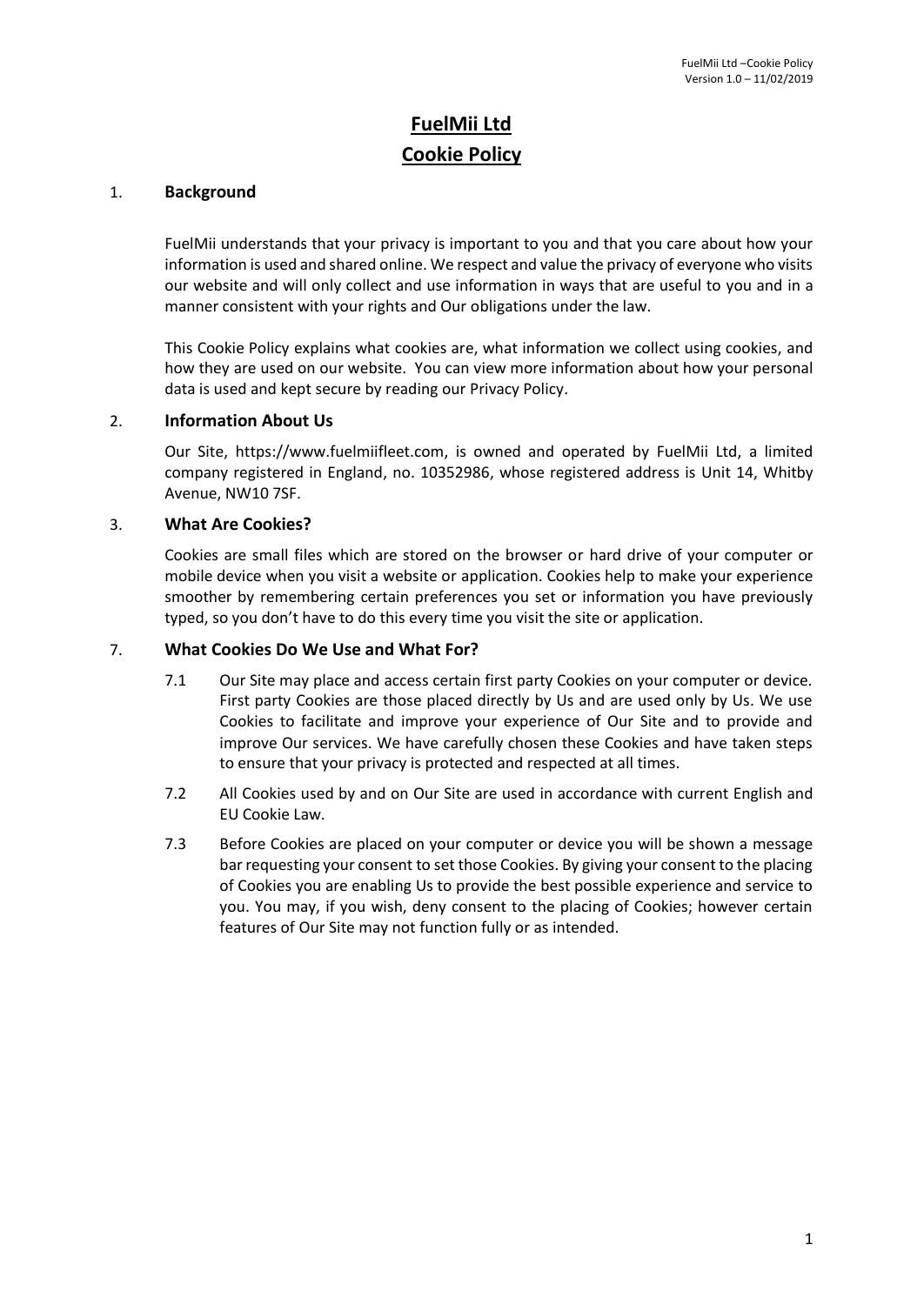7.4 The following first party Cookies may be placed on your computer or device:

| Name of Cookie                | <b>Purpose</b>                      | <b>Duration</b> | <b>Description</b>                                                                                                                     |
|-------------------------------|-------------------------------------|-----------------|----------------------------------------------------------------------------------------------------------------------------------------|
| Intercom-id-[app-id]          | Unique<br>Anonymous<br>Identifier   | 9 Months        | Anonymous visitor identifier cookie. As<br>people visit the site they may receive this<br>cookie.                                      |
| Intercom-session-[app-<br>id] | <b>Keeping Track</b><br>of Sessions | 1 Week          | Identifier for each unique browser session.<br>This is refreshed on each successful login,<br>extending it to 1 week from that moment. |

- 7.5 Our Site uses analytics services provided by Google Analytics. Website analytics refers to a set of tools used to collect and analyse usage statistics, enabling Us to better understand how people use Our Site. This, in turn, enables Us to improve Our Site and the services offered through it. You do not have to allow Us to use these Cookies, as detailed below, however whilst Our use of them does not pose any risk to your privacy or your safe use of Our Site, it does enable Us to continually improve Our Site, making it a better and more useful experience for you.
- 7.6 The analytics service(s) used by Our Site uses(s) Cookies to gather the required information. The analytics service(s) used by Our Site use(s) the following Cookies:

| Name of<br><b>Cookies</b> | <b>Default Expiration</b><br><b>Time</b> | <b>Purpose</b>                                                                         |
|---------------------------|------------------------------------------|----------------------------------------------------------------------------------------|
| utma,                     | 2 years from<br>set/update               | Used to distinguish users and sessions.                                                |
| utmt                      | 10 minutes                               | Used to throttle request rate.                                                         |
| utmb                      | 30 mins from<br>set/update               | Used to determine new sessions/visits.                                                 |
| utmc                      | End of browser<br>session                | Not used in ga.js. Set for interoperability with urchin.js.                            |
| utmz                      | 6 months from<br>set/update              | Stores the traffic source or campaign that explains how the<br>user reached your site. |
| utmv                      | 2 years from<br>set/update               | Used to store visitor-level custom variable data                                       |